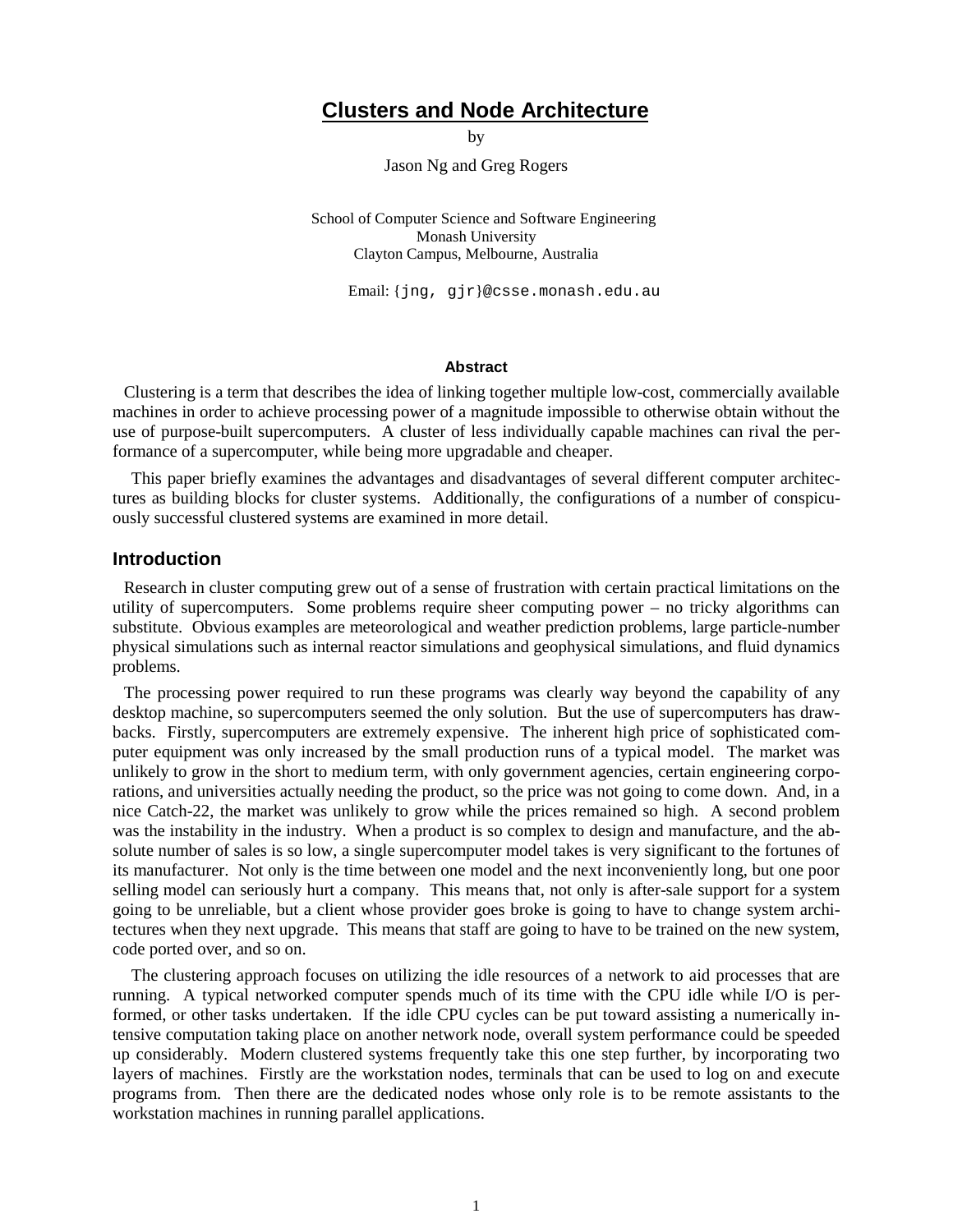This paper investigates the various computer architecture types that can be used as nodes in cluster layout and construction. It contains a brief investigation into their relative advantages and disadvantages, and examines the available operating systems for each architecture, and the range of software available.

## **Works on this area**

| <b>Name</b>                                            | <b>Description</b>                                                                | <b>Remarks</b>                                                                                                                                                  | <b>URL</b>                                                      |
|--------------------------------------------------------|-----------------------------------------------------------------------------------|-----------------------------------------------------------------------------------------------------------------------------------------------------------------|-----------------------------------------------------------------|
| Grendel                                                | 18x150MHz<br>Pentium                                                              | Uses Linux Red Hat and<br>Beowulf, used for parallel<br>I/O research                                                                                            | Http://ece.clemson.edu<br>/parl/grendel.htm                     |
| Collage                                                | 18x PC                                                                            | Linux Red Hat, not Beowulf,<br>used for experimental ren-<br>dering & visualization                                                                             | http://www-<br>fp.mcs.anl.gov/collag<br>e/                      |
| Appleseed                                              | 16 Mac G4                                                                         | Uses MacOS, Mac version<br>of Beowulf, performs nu-<br>merically intensive experi-<br>ments and simulations                                                     | http://exodus.physics.u<br>cla.edu/appleseed/appl<br>eseed.html |
| Monash<br>Parallel<br>Parametric<br>Modeling<br>Engine | 62 Dual Pentium II<br>& III PC                                                    | Uses Turbo Linux, rely on<br>software 'Clustor' for data<br>intensive parametric mod-<br>eling experiments<br>and<br>simulations                                | http://hathor.cs.monash<br>.edu.au                              |
| <b>NCSC</b><br>Cluster                                 | Hybrid of Cray, SGI<br>Supercomputers,<br>Sun, IBM and DEC<br>server workstations | Runs on Unix Operating<br>system, open for academic<br>and government to carry out<br>research and teaching. For<br>both commercial and aca-<br>demic purposes. | http://www.ncsc.org                                             |
| Cocoa                                                  | 25x dual 400MHz<br>Pentium                                                        | Red Hat Linux, used for<br>aerospace problems                                                                                                                   | http://cocoa.aero.psu<br>.edu/                                  |

# **PC Clusters**

Probably the most commonly used node architecture in cluster construction is the Intel or Intel-clone PC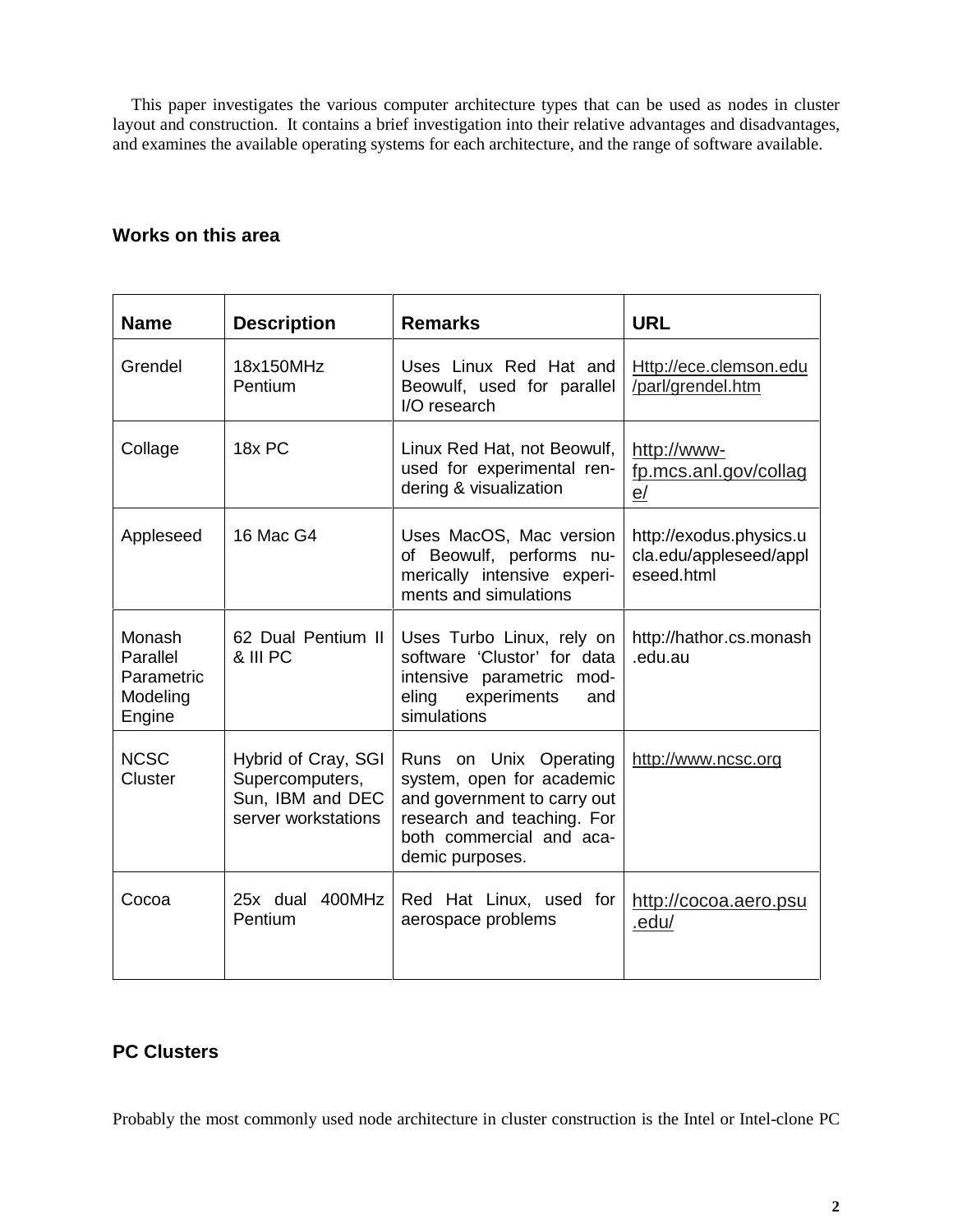processor. There are various reasons for this. Firstly is the price factor. PCs are by far the market leader in the standalone and LAN terminal market. Due to the sheer production volume that this market leadership brings, PC machines are significantly cheaper on a one-to-one basis than Unix workstations, although workstations still have a slight edge in sheer speed. Since one of the main goals of clustering systems in the first place is to reduce the cost of high-performance computing systems, the lower unit price makes PCs very attractive. A further beneficial side-effect of the high-demand PC market is that the performance of PCs improves faster than that of Unix workstations, as vendors constantly try to offer a faster machine than that their competition is selling. A less obvious financial argument for the PC architecture is its modularity. A cluster administrator wants to keep the cluster running as fast as possible, which means that the nodes will be frequently upgraded. If a Unix workstation such as a Dec Alpha was used, upgrading would mean replacing the entire node. Upgrading a PC, on the other hand, merely involves replacing the motherboard, or slotting in more memory. Components such as the hard disks and power supplies are completely compatible with the new processor, and upgrading is a fairly fast and simple process.

The base configuration for PC machines intended for clustering would involve Pentium III processor, giving a 550MHz clock speed. 256 MB Ram and a 10GB hard disk would be minimums if the cluster was to be used for numerically intensive applications. A wide variety of networking systems and link speeds are supported by PCs, another result of their widespread use, so it is possible to customise the cluster to the desired performance specifications and/or cost limitations. However, the choice of operating systems will also partially dictate cluster setup.

There are many possible choices of operating system for a PC cluster. The market leader in standalone operating systems, Microsoft, offers Windows NT. Microsoft products, particularly operating systems, have an unfortunate, and not entirely undeserved, reputation for chronic unreliability, and Windows NT is no exception. Server availability for an NT system is considered good if it achieves 99.5% to 99.9% translating to between 10 and 40 hours of unplanned downtime per year. Server availability for a Unix system, by comparison, is considered poor if it drops below 99.9%, and Unix systems can frequently achieve 'five nines' – 99.999% - availability, translating to only around 5 minutes of unplanned downtime per year. A further disadvantage of NT as a cluster operating system is its limitations on the number of processors. Microsoft is yet to demonstrate an NT cluster incorporating more than 128 processors over 8 servers. A single Unix server can deal with from 64 up to 256 processors, while a cluster can have processors numbering over ten thousand.[8] NT can therefore support far fewer users on a cluster than Unix, and is significantly less dependable, since extra processors can be used to 'cover for' those that have hit errors. To make matters worse, NT is notably less likely to recover gracefully from a memory referencing or similar error than a Unix/Linux system. The advantages of an NT cluster are speed (in certain circumstances) plus the support advantages of dealing with a market leader. Regarding speed, the performance of an NT cluster has been measured to match that of a Cray T3E, but only when 8 byte messages are used[4]. Software availability is another advantage. There is a huge variety of tools and application software for the NT OS, although application software destined to be run on high-performance computers is generally custom designed by the users rather than bought from a software vendor. The other advantage of NT is the system interface and philosophy that is generally familiar to those with experience of MS operating systems (at least at the user level).

Some variant of the Linux operating system is the most common choice for running a cluster of PC machines. The many variants of Linux, due to the open source concept, make it possible to choose a version that best suits a particular cluster setup. Linux is usually the operating system of choice for PC clusters because of its reliability and scalability. The problems that Windows NT has with reliability are documented above, and for many cluster applications the severity of these is simply unacceptable. Server applications, for instance, especially DB servers, are far too unreliable if they are unpredictably down for one hour out of every 200.[8] A DB server going down is not only a hindrance to those wishing to work on the system at the time, but frequently requires a restore from backup or similar tedious procedure to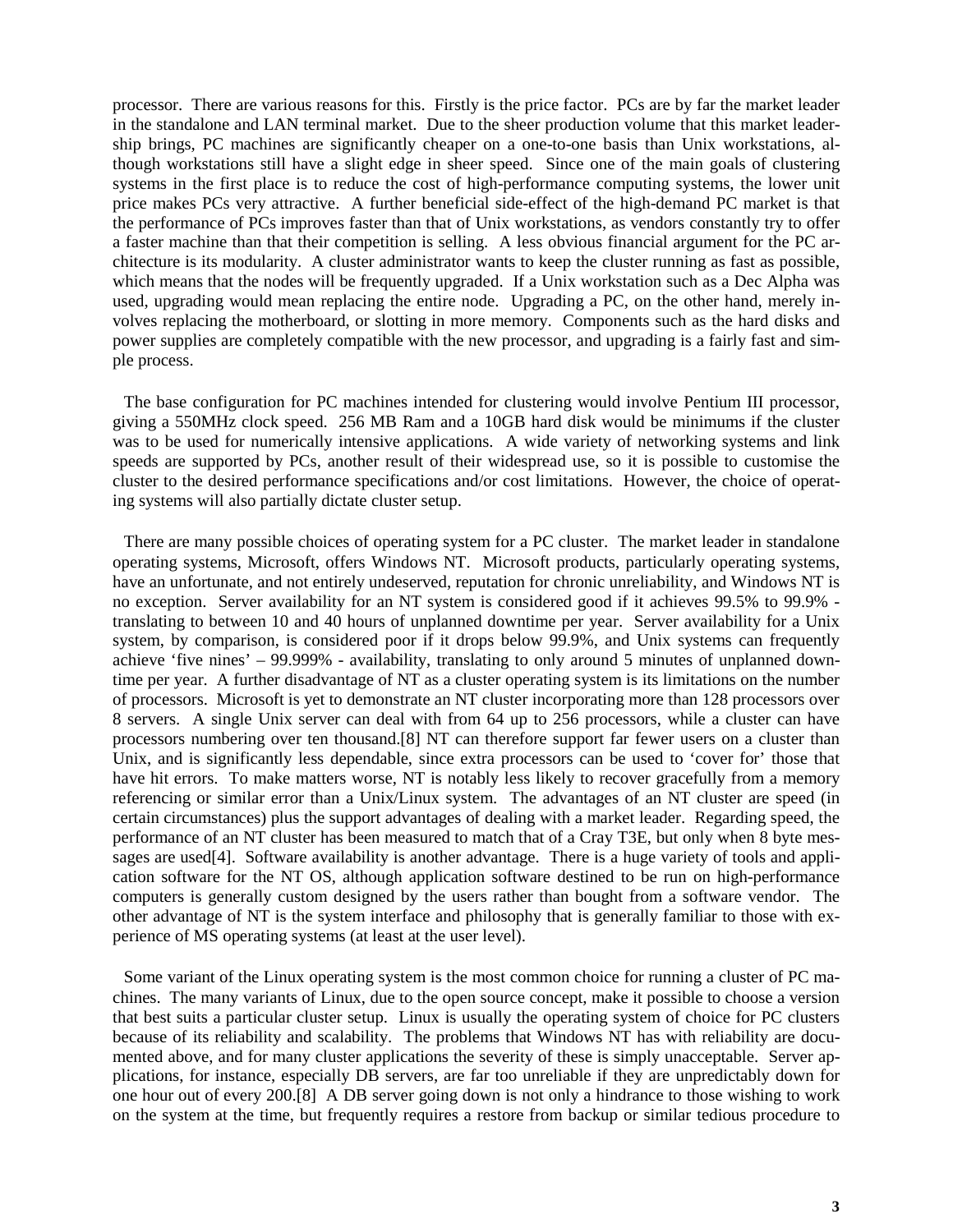restart. Linux also offers improved ability to expand the cluster as more nodes are required, although the Microsoft 'Millennium' project may improve the situation for users who prefer NT. Linux is well established in the scientific computing community, and many programming and system management tools are available. Linux as a whole is less well supplied with user applications such as spreadsheets and WYSIWYG word processors, but running this sort of application is not the prime function of a cluster anyway.

Although NT and Linux comprise the majority of operating systems installed on PC clusters, there are a number of less widely used options. For example, FreeBSD, a freeware Unix-based OS, is sometimes used because of the increased support that it supplies for PCI devices.[6]

Software tools are widely available for both NT and Linux clusters. Both have several usable implementations of the two most commonly used message passing interfaces, MPI and PVM. Other PC operating systems will generally have at least one of these available as a library, plus an associated compiler.

In general, PC clusters have a great deal of potential. The increased effort that the hardware side of the industry is devoting towards the PC architecture means that the performance gap between fast workstations and PCs is narrowing rapidly, and the potential financial advantages of using a PC cluster rather than a single supercomputer or a cluster of workstations are significant both at purchase time and in the long run. There is a wide choice of OS and application software available, and all standard programming languages are supported.

### **Macintosh Clusters**

Clusters using the Macintosh architecture generally use either the G3 or G4 PowerPC processors. These machines approach or exceed the fastest PC machines in performance, so they are a logical choice to attempt to combine into a high-performance cluster. The current minimum specifications for a Macintosh intended for clustering would be a clock speed of around 400MHz, 256+MB of RAM, 1MB cache and 10GB hard disk. Since G4s come with a 100BaseT Ethernet adaptor preinstalled, this is the usual choice for network medium. Two machines can be clustered with no extra hardware. In order to cluster more than two Macintoshes, an Ethernet switch or hub is required. A hub can be used, but since a switch gives better performance when a cluster contains more than four Macs, hubs are not commonly employed. It is rare to want to construct a cluster with four or less machines if the cluster is going to be used for numerical applications, although a small cluster may be useful in other circumstances such as in a university environment where a platform is needed to give students experience in parallel programming.

There are two main operating systems that can be used on Macintosh clusters. One option is some variant of Linux, which is discussed in more detail in the section on PC clusters. Using this OS has several advantages. Firstly, it is available free, although in the context of constructing a cluster, relative savings are likely to be minimal. Secondly, Linux is an extremely common operating system in the High-Performance Computing community, and this gives new and experienced users a vast body of knowledge to draw on when constructing or troubleshooting a system. Finally, and on a related matter, the popularity of Linux, and its open source philosophy, has led to a very wide and generally robust variety of software for the platform, including various system tools and the GNU compilers.[2]

The other possible operating system for a Mac cluster is MacOS. MacOS is less widely used in the field of cluster technologies than Linux, and so has a less mature set of tools available, but it has several advantages that make it a genuine option. The initial setup of a Mac cluster is far easier than that of a Linux/Unix cluster, and substantial experience in dealing with Unix is necessary to maintain the system. The use of Macintosh systems is standard in many workplaces and university departments, and as little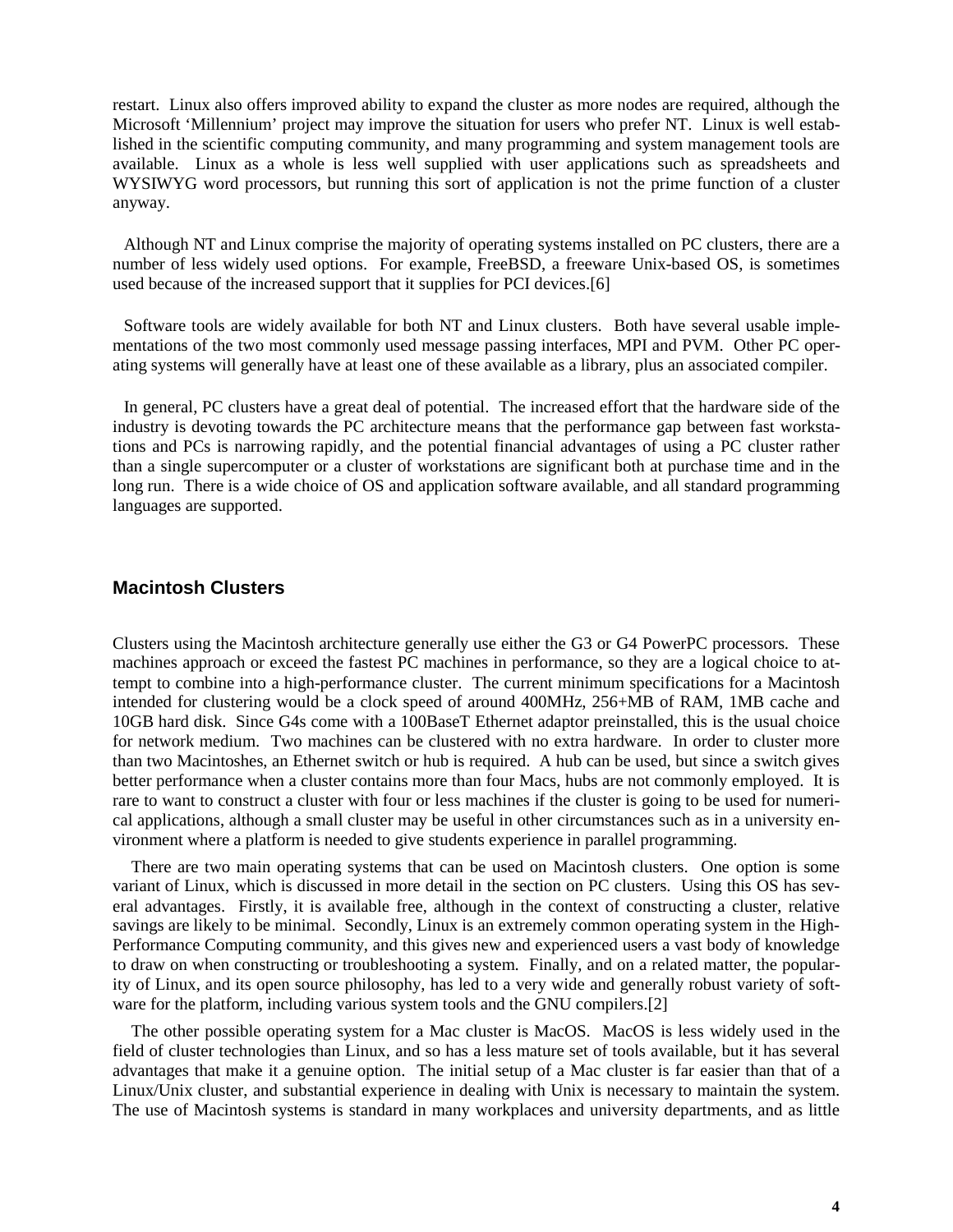change as possible is desirable during the transition to or addition of a cluster system. Requiring that all system users learn the intricacies of another operating system is intrusive and inefficient, especially when the transition is from the simple, GUI-based MacOS to command-line based Unix/Linux. After all, the decision to use MacOS in the workplace initially was probably based on the performance of desired applications, such as Mathematica, being superior under MacOS than under other operating systems.

One further advantage of the use of MacOS as a cluster operating system is that the operating system contains a native message-passing interface called Program-To-Program Communications, that is usable by applications.[1] The operation of PPTC is very similar to the lower-level communication methods of MPI, and it can be used very well as the basis of a full Mac MPI library. This MPI implementation is adequate for most applications, but is not the fastest available, since PPTC was written when networks were much slower. The AppleSeed Macintosh clustering project has created new MPI implementations for both C and Fortran based on Apples Open Transport protocol-independent communications library. These libraries have performance approximately seven times faster than the PPTC MPI for large message sizes.<sup>[1]</sup>

Clustering Macs is not yet a mature technique. The individually powerful PowerPC processors and the comparatively easy cluster construction process makes a Mac cluster a cheap and powerful option for intensive numerical and/or parallel applications such as simulations of particle systems. However, the tools available for the NT or Linux environments simply don't exist under MacOS, although MacOS X may improve the situation. Even the AppleSeed project admit that they have solved the problem of missing job management and scheduling tools by ignoring them and making sure that circumstances in which they would be necessary never happen. This is not a scalable solution. In addition, some of the MacOS's error recovery routines, while robust, are not suited for use on remote systems.

### **Workstation Clusters**

### **Avalon Cluster**

Avalon is a 140 processor Alpha Beowulf cluster constructed entirely from commodity personal computer technology. It is a co-operative venture of the Los Alamos National Laboratory Center for Nonlinear Studies and Theoretical Division. Each node on the cluster is a DEC Alpha workstation, with a 533MHz 21164A Alpha microprocessor with 256 MB of memory and 3 gigabyte disk space. The cluster runs with the Linux operating system.

In the current configuration of 140 nodes, Avalon ran the parallel Linpack benchmark at 47.7 Gflops, a 320 million particle molecular dynamics simulation (SPaSM) at 29.6Gflops, and a gravitational treecode at 17.6 Gflops. The treecode and Linpack run at about the same speed on a configuration of 70 Avalon nodes as on a 64 processor 195 MHz SGI Origin 2000. Comparing the cost of the Avalon cluster with the SGI Origin 2000 super computer, in May 1998 list price for a 64-processor Origin 2000 with 250 MHz processors and 8 Gbytes of memory is around 1.8 million dollars but the total cost of the Avalon cluster is just around USD\$313000., with 140 533Mhz processors, 36Gbyte of memory and 420Gbtyes of disk space. We can buy 5 Avalon clusters for the price of a SGI Origin 2000 !!!

Avalon is being utilized as a general purpose supercomputer for applications, which include astrophysics, Nonlinear Dynamics and Partial Differential Equations, Stochastic Partial Differential Equations, Molecular Dynamics, Phase Transitions in the Early Universe , Monte Carlo Simulation of Spin Glasses and Instanton Liquid Simulations.

The Avalon cluster mainly uses Message Passing Interface (MPI) as the communication tool between the cluster nodes.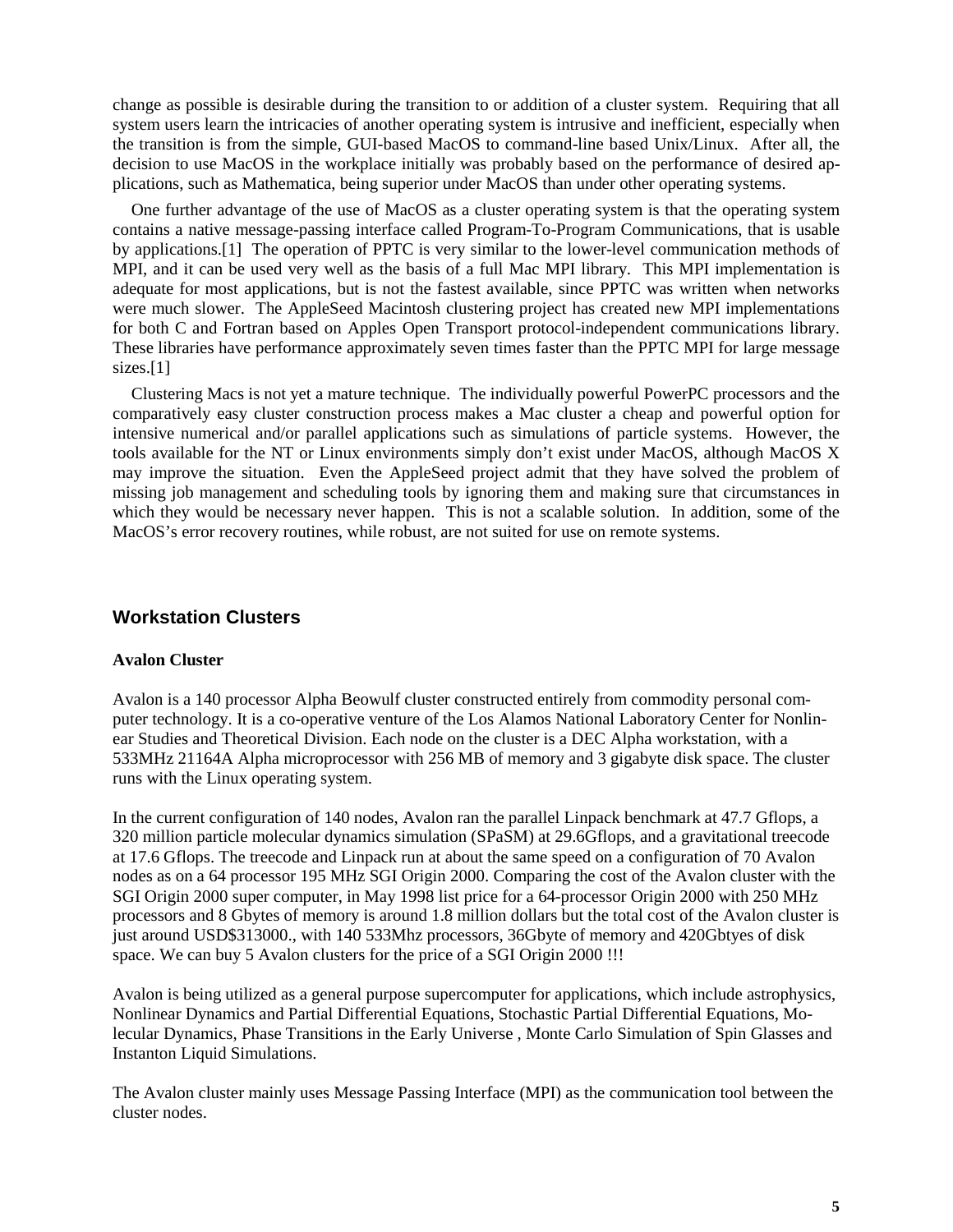## **Success Stories**

In this section we will have a look at a few successfully set up and running clusters, in different architectures.

### **The Monash Parallel Parametric Modeling Engine (PPME)**

The Monash Parallel Parametric Modeling Engine (PPME)[9] is created by the School of Computer Science and Software Engineering in Monash University. This Parallel Parametric Modeling Engine is a 62 node cluster spread across the Clayton and Caulfield campus of Monash University. Each node is a PC workstation with dual Pentium processors and those 62 machines are partitioned into 2 sub-cluster. At Clayton campus, the cluster host is named 'hathor' which consist of the host and 14 machines, while 'mahar' the sub-cluster at Caulfield campus is formed by 16 machines. These machine are configured to run with Linux and Windows NT. With a total of 62 microprocessors and 5.8 gigabytes of memory, 180 gigabytes of disk space, this cluster can perform 62 times faster than any single stand alone machine.

This parallel parametric modeling engine primarily used perform various numerical simulations such as finite element analysis, computational fluid dynamics, electromagnetic and electronic simulation, pollution transport, granular flow and digital logic simulation. These experiments are carried out with the help of a software tool called 'Clustor', a commercial version of Professor David Abramson's Nimrod project[10] in Monash University. Clustor act as an agent to prepare parameters of simulation models, generate data, dispatch jobs and summon up results for the simulation program.

The Monash Parallel Parametric Modeling Engine (PPME) is a successful implementation of the 'Beowulf Project', initiated by NASA, originally created to be a substitution of the expensive Massively Parallel Processor (MPP) machines by researchers working there. These researchers have spent years fighting with MPP vendors, and system administrators over detailed performance information and struggling with underdeveloped tools and new programming models. Sharing a MPP or a super computer cannot meet the requirements of the high volume data computation since they can only access a small portion of the resources, but using a Beowulf cluster means with a fraction of the cost of super computers and MPP machines they can achieve the same or even better performance throughput. The Beowulf project also helped to introduce parallel computing environment to communities with limited resources, especially universities with limited funding, where most of the research are carried out.

### **Project Appleseed**

On the other side of cluster development, University of California, Los Angeles (UCLA), produced a cluster made up of 16 Macintosh PowerPCs with the latest G4 processor, named 'Appleseed'[1]. According to Apple, the processor has the ability to execute at least one billion floating-point operations per second. It's a staggering measure of speed known as a "gigaflop." The Velocity Engine used in the chip uses the 128-bit vector processing technology used in scientific supercomputers.

According to the latest announcement from UCLA, the cluster now has 22 Apple Macintosh G3 and G4 computers running the MacOS, and making use of the Message Passing Interface (MPI) and Fortran to help them accomplish those intensive computations, 50-150 MFlops/node are possible where packet size is large.

A few remarkable research done by using the Appleseed cluster include simulation of the Ion Temperature Gradient Instability in a Tokamak, a fusion energy device. The turbulence in the nonlinear phase determines the confinement of plasma and heat in these devices. A typical calculation takes 90 hours on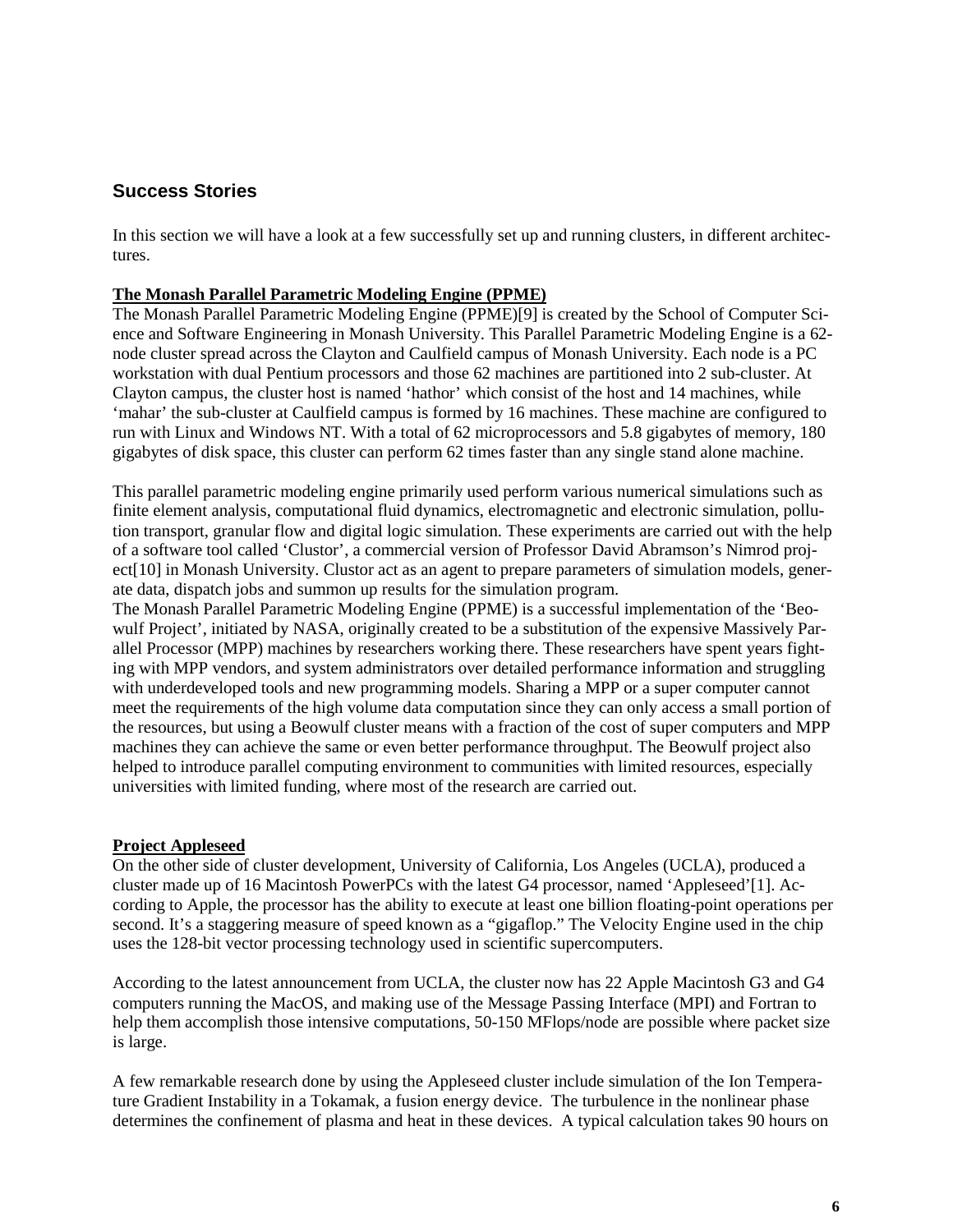four G3/266 Macintoshes. The simulation of Sixteen Dynamically Interacting Quantum Mechanical Particles in a Box. These particles exhibit behavior common in the microscopic world. One time step, containing over 40 million classical pushes and other calculations, takes five minutes on two G3/266 Macintoshes!!

According to UCLA - "A cluster of 4 G3s now has the same computational power (and twice the memory) as one of the best supercomputers of 8 years ago, a 4 processor CRAY Y-MP !!"[11]. Now we can see the power of cluster computing!

### **The North Carolina Supercomputing Center**

The North Carolina Supercomputing Center (NCSC)[12] has one of the most impressive collection of supercomputer cluster, it is a hybrid of super computers and workstations.

The North Carolina Supercomputing Center was opened in 1989 for use by higher education, commercial, and government organizations. Over the decade, the scope of the Center has grown to include collaborations with state and federal organizations, and academic and commercial users from outside North Carolina.

NCSC has installed a heterogeneous cluster of workstations consisting of four DEC 3000 model 600S, two DEC 3000 model 800S, one DEC 4000 model 620 compute nodes and two IBM RS6000 model 590 compute nodes, an SGI ONYX visualization server, and a Sun Ultra 450 file server.

The DEC compute nodes are 175 MHz alpha workstations with at least 320 MB of memory and 4 GB of local disk space. The IBM compute nodes have 128 MB of memory and 3 GB of local disk space. The dual processor SGI ONYX, the only workstation in the cluster with a graphics head, provides visualization capability and is available for remote use as well as reserved console use at NCSC. The Sun Ultra 450 file server provides 60 GB of shared disk space to the cluster compute nodes also can be used as a compute node. It has 4 processors and 1 GB of memory.

The Cray Fellows program from NCSC provides computational resources and stipends to participating graduate students and faculty, which also include a CRAY T916 and CRAY T3E super computer. It provides a collection of software to assist in research and teaching in universities, which suit engineering, chemistry, mathematical and statistical analysis. Visualization and graphics Packages are also available. NCSC has also developed relationships with some third party software companies that allow North Carolina academic users to obtain the use of packages on their own campus for no charge by using a license from NCSC.

With the powerful clusters provided by NCSC, universities no longer have to worry about lack of computational resources to help the academics and students carry out research and assistance with their studies.

NCSC also has some environmental programs to carry out research like Air Quality Modeling, Numerical Weather Prediction, Decision Support Systems, Meteorological Modeling and so on, which can help improve our life and also future development of advanced techniques for research and development.

## **Summary and Conclusions**

Clustered systems hold great promise in supplying supercomputer-magnitude processing power for far less financial cost than that required for a traditional supercomputer. The increased modularity offered,